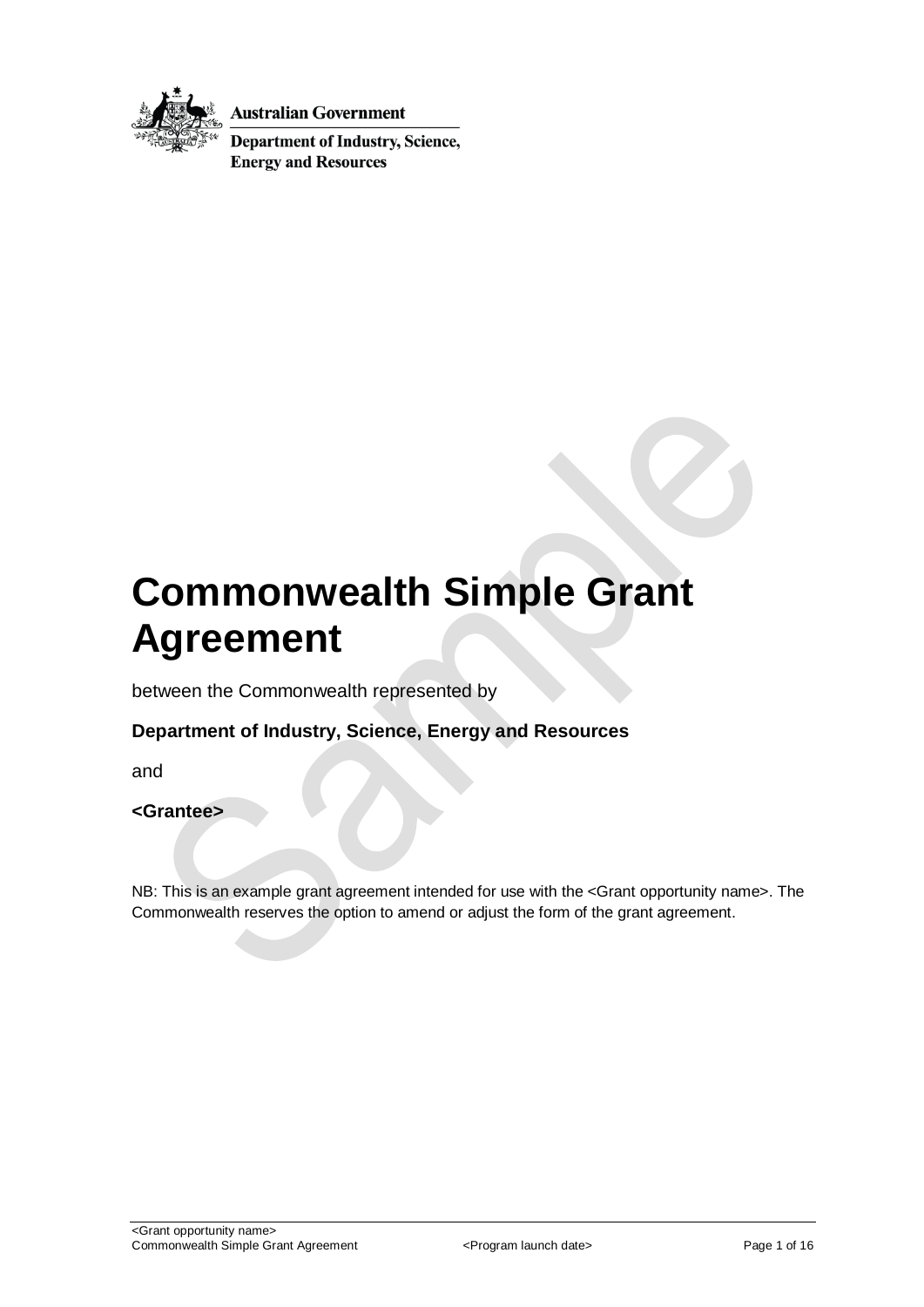## **Contents**

| А. |  |
|----|--|
| В. |  |
| C. |  |
| D. |  |
| Е. |  |
| Е. |  |
| G. |  |
|    |  |
|    |  |
|    |  |
|    |  |
|    |  |
|    |  |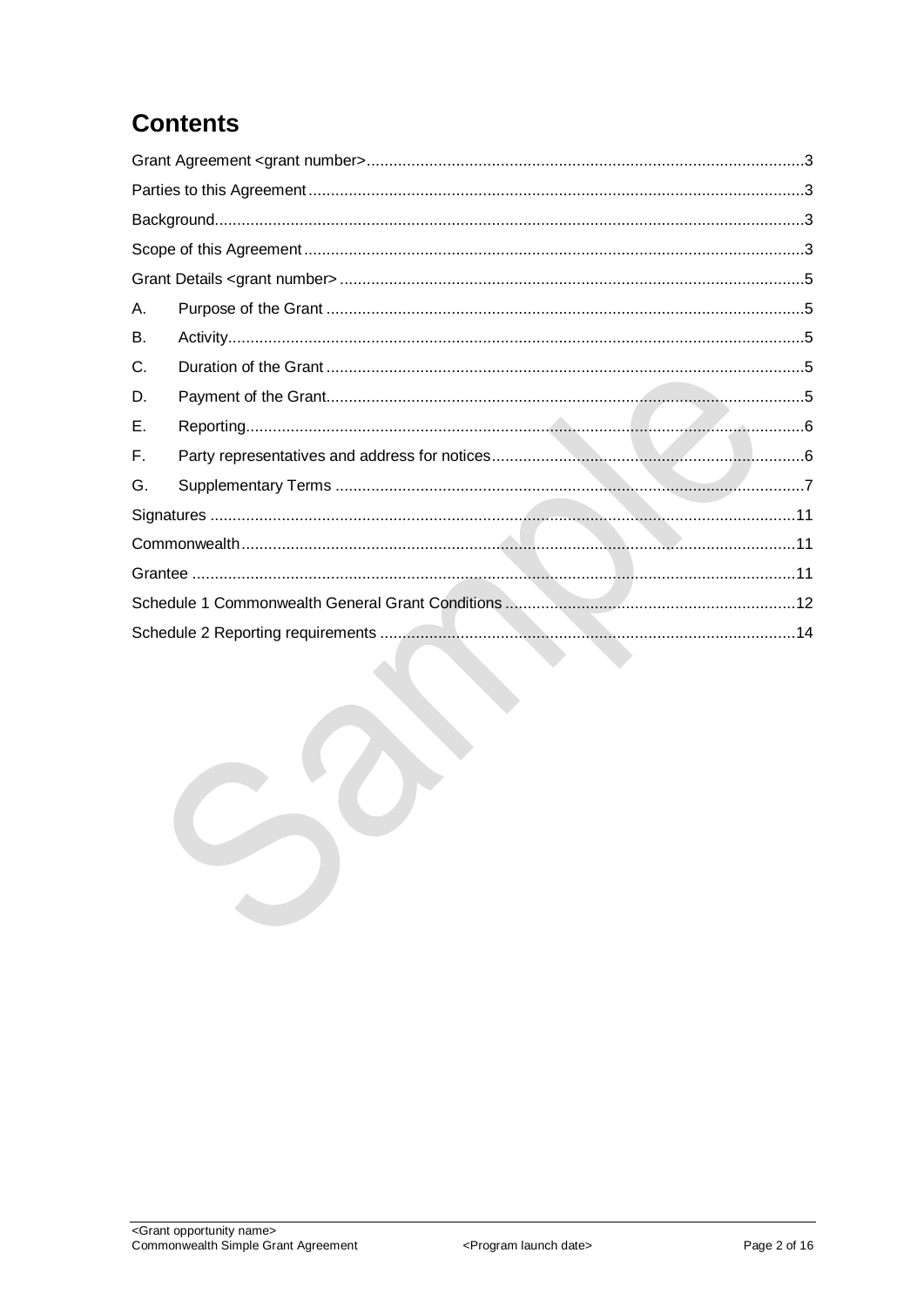## <span id="page-2-0"></span>**Grant Agreement <grant number>**

Once completed, this document, together with the Grant Details and the Commonwealth General Grant Conditions (Schedule 1), forms an Agreement between the Commonwealth and the Grantee.

### <span id="page-2-1"></span>Parties to this Agreement

### The Grantee

| Full legal name of Grantee                                                                  | <entity name=""></entity>                                                                          |  |
|---------------------------------------------------------------------------------------------|----------------------------------------------------------------------------------------------------|--|
| Legal entity type (e.g. individual, incorporated<br>association, company, partnership, etc) | <abr entity="" type=""></abr>                                                                      |  |
| Trading or business name                                                                    | <trading name=""></trading>                                                                        |  |
| Any relevant licence, registration or provider<br>number                                    | Not applicable                                                                                     |  |
| Australian Business Number (ABN) or other<br>entity identifiers                             | $<$ ABN $>$                                                                                        |  |
| Australian Company Number (ACN)                                                             | $<$ ACN $>$                                                                                        |  |
| Registered for Goods and Services Tax (GST)?                                                | <gst +="" if="" statement="" status=""></gst>                                                      |  |
| Date from which GST registration was effective?                                             | <gst date="" registered=""></gst>                                                                  |  |
| Registered office address                                                                   | <abr address="" registered=""><br/><city> <state> <postcode></postcode></state></city></abr>       |  |
| Relevant business place                                                                     | <business address="" street=""><br/><city> <state> <postcode></postcode></state></city></business> |  |

### The Commonwealth

The Commonwealth of Australia represented by the Department of Industry, Science, Energy and Resources of 10 Binara Street CANBERRA ACT 2600 ABN 74 599 608 295

The Department of Industry, Science, Energy and Resources will manage the Agreement on behalf of the Department of the Prime Minister and Cabinet.

### <span id="page-2-2"></span>**Background**

The Commonwealth has agreed to enter this Agreement under which the Commonwealth will provide the Grantee with a Grant for the purpose of assisting the Grantee to undertake the associated Activity.

The Grantee agrees to use the Grant and undertake the Activity in accordance with this Agreement and the relevant Grant Details.

### <span id="page-2-3"></span>Scope of this Agreement

This Agreement comprises: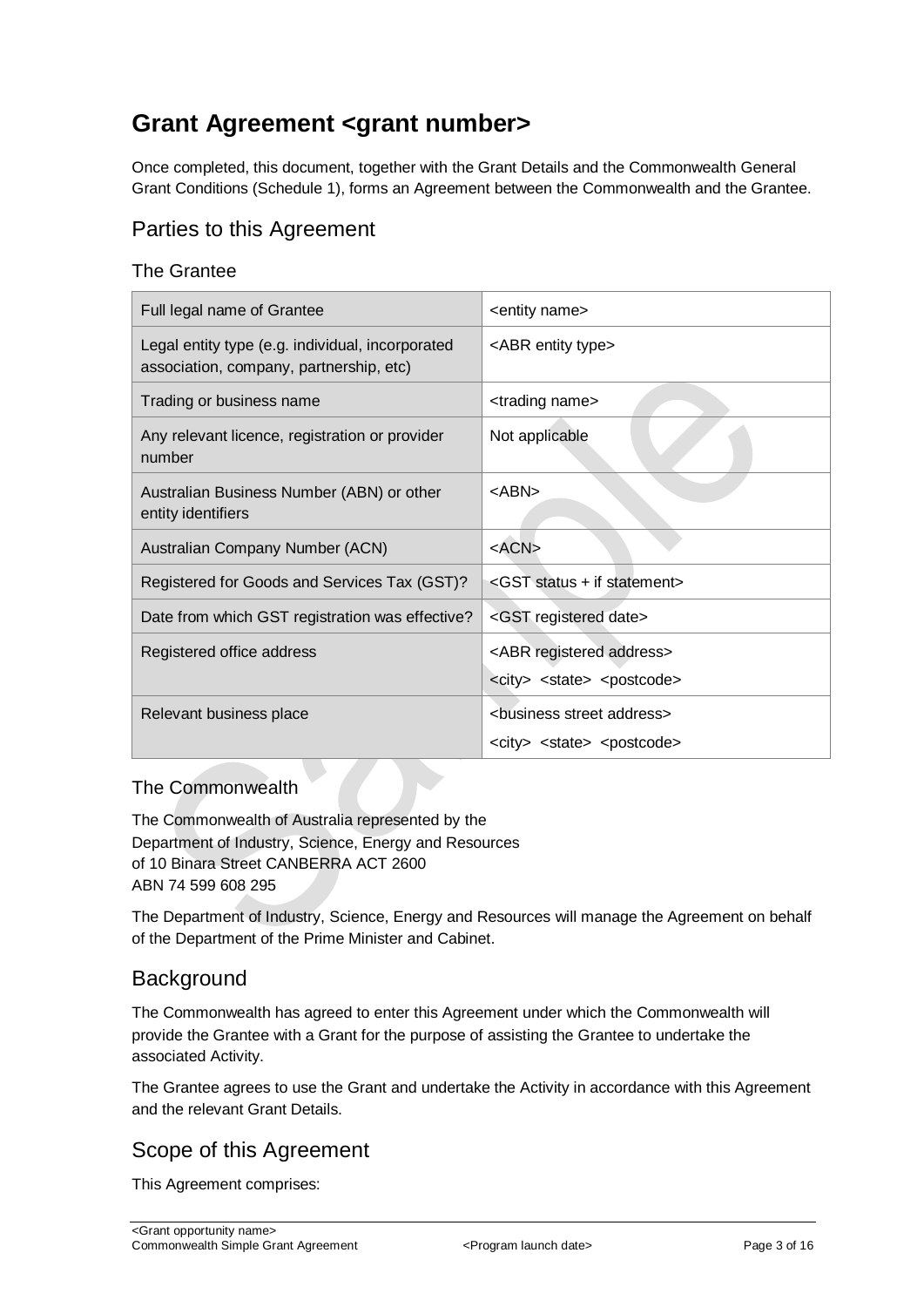- (a) this document;
- (b) the Supplementary Terms (if any);
- (c) the Commonwealth General Grant Conditions (Schedule 1);
- (d) the Grant Details;
- (e) any other document referenced or incorporated in the Grant Details.

If there is any ambiguity or inconsistency between the documents comprising this Agreement in relation to a Grant, the document appearing higher in the list will have precedence to the extent of the ambiguity or inconsistency.

This Agreement represents the Parties' entire agreement in relation to the Grant provided under it and the relevant Activity and supersedes all prior representations, communications, agreements, statements and understandings, whether oral or in writing.

Certain information contained in or provided under this Agreement may be used for public reporting purposes.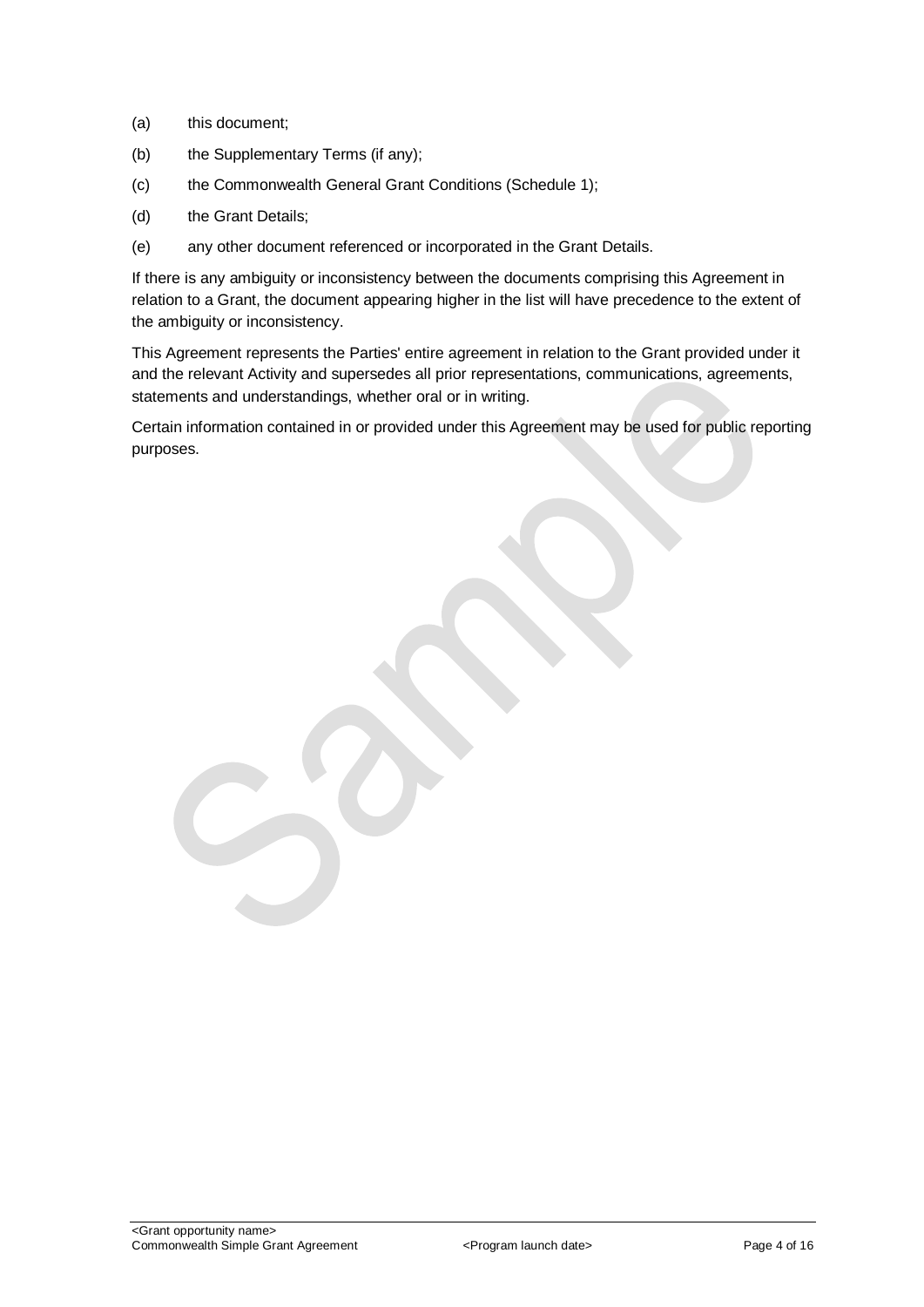## <span id="page-4-0"></span>**Grant Details <grant number>**

### <span id="page-4-1"></span>A. Purpose of the Grant

The Grant is being provided as part of the <grant opportunity name>.

<Grant opportunity objectives>

<Grant opportunity outcomes>

### <span id="page-4-2"></span>B. Activity

The Activity is made up of the Grantee's project and all eligible project activities as specified in these Grant Details.

Project title

<project title>

#### Project scope and description

<detailed project description>

Project outcomes

<project outcomes>

In undertaking the Activity, the Grantee must comply with the requirements of the grant opportunity guidelines (as in force at the time of application).

The Grantee must notify the Commonwealth about events relating to the project and provide an opportunity for the Minister or their representative to attend.

### <span id="page-4-3"></span>C. Duration of the Grant

The Activity starts on <project start date> and ends on <project end date>, which is the **Activity Completion Date**.

The Agreement ends on <agreement end date> which is the **Agreement End Date**.

#### Activity Schedule

In undertaking the Activity, the Grantee will meet the following milestones by the due dates.

| Milestone<br>number | Milestone name and description                                             | Due date                |
|---------------------|----------------------------------------------------------------------------|-------------------------|
| $<$ No $>$          | <milestone name=""><br/><milestone description=""></milestone></milestone> | <dd mm="" yyyy=""></dd> |

### <span id="page-4-4"></span>D. Payment of the Grant

The total amount of the Grant is <grant amount> (plus GST if applicable).

The Grant will be provided at up to <grant percentage> per cent of eligible expenditure as defined in the grant opportunity guidelines.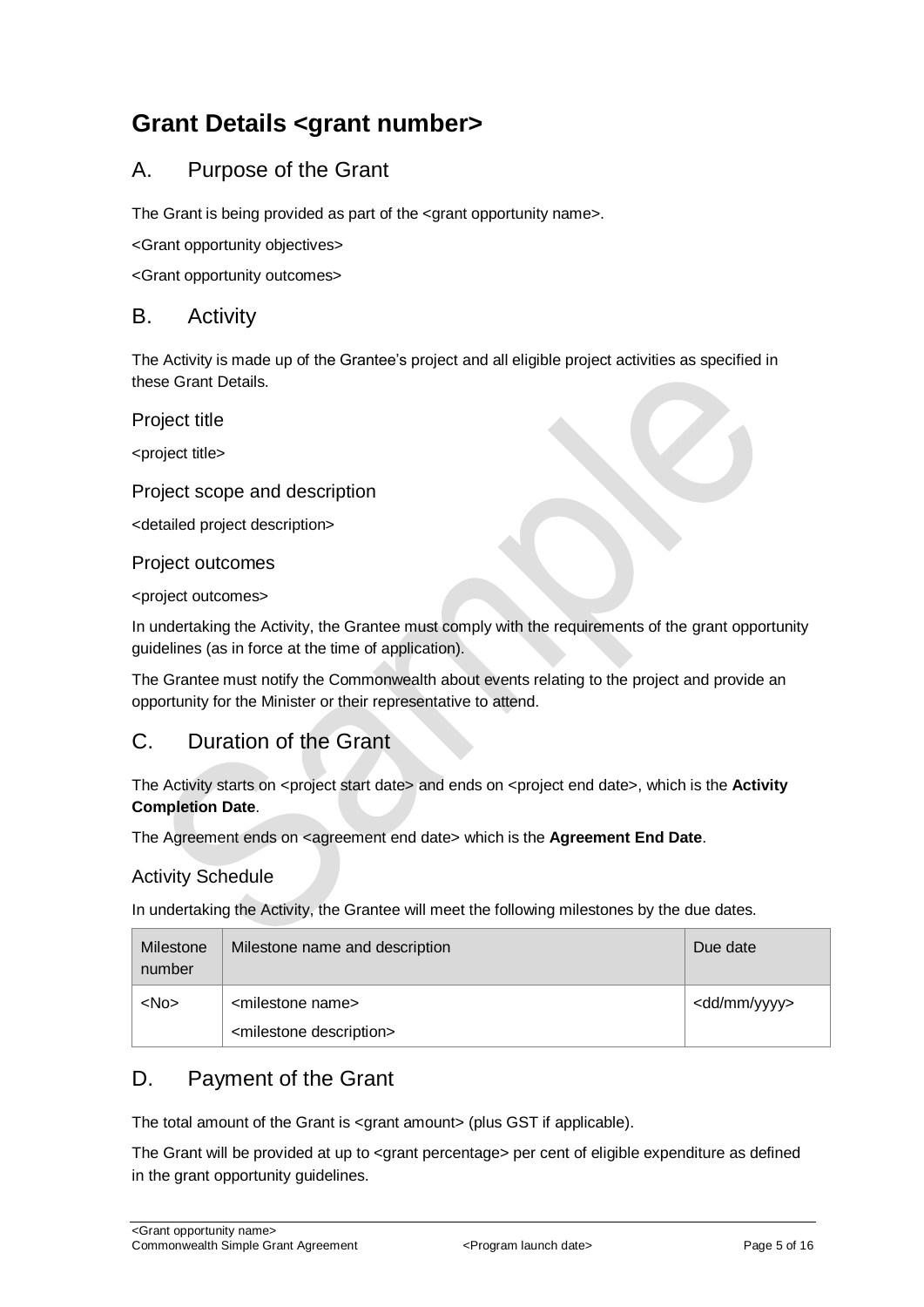The total Grant will be paid on execution of the grant Agreement.

#### Invoicing

The Grantee agrees to allow the Commonwealth to issue it with a Recipient Created Tax Invoice (RCTI) for any taxable supplies it makes in relation to the Activity.

The Grantee agrees not to issue tax invoices in respect of any taxable supplies.

The Grantee acknowledges that where it is registered for Goods and Services Tax (GST) it will notify the Commonwealth if it subsequently ceases to be registered for GST.

GST means a tax that is payable under GST law as defined in the *A New Tax System (Goods and Services Tax) Act 1999* (Cth)*.*

### <span id="page-5-0"></span>E. Reporting

The Grantee agrees to provide the following reports to the Commonwealth representative in accordance with the reporting requirements (Schedule 2).

| Report type               | Period start<br>date                                                                                                                              | Period end<br>date      | Agreed evidence               | Due date                            |
|---------------------------|---------------------------------------------------------------------------------------------------------------------------------------------------|-------------------------|-------------------------------|-------------------------------------|
| <report type=""></report> | <dd mm="" yyyy=""></dd>                                                                                                                           | <dd mm="" yyyy=""></dd> | <agreed evidence=""></agreed> | <report due<br="">date&gt;</report> |
| <report type=""></report> | <dd mm="" td="" yyyy]<=""><td><dd mm="" yyyy=""></dd></td><td><agreed evidence=""></agreed></td><td><report due<br="">date&gt;</report></td></dd> | <dd mm="" yyyy=""></dd> | <agreed evidence=""></agreed> | <report due<br="">date&gt;</report> |

During the Agreement period, the Commonwealth may ask the Grantee for ad-hoc reports on the project. The Grantee must provide these reports in the timeframes notified by the Commonwealth.

### <span id="page-5-1"></span>F. Party representatives and address for notices

#### Grantee's representative and address

| Grantee's representative<br>name | <primary contact="" name=""></primary>             |  |
|----------------------------------|----------------------------------------------------|--|
| Position                         | <primary contact="" position=""></primary>         |  |
| Address                          | <primary address="" contact=""></primary>          |  |
| Business hours telephone         | <phone number=""></phone>                          |  |
| Mobile                           | <mobile phone=""></mobile>                         |  |
| Email                            | <primary address="" contact="" email=""></primary> |  |

#### Commonwealth representative and address

| Name of representative | <csm name=""></csm>     |  |
|------------------------|-------------------------|--|
| Position               | <csm position=""></csm> |  |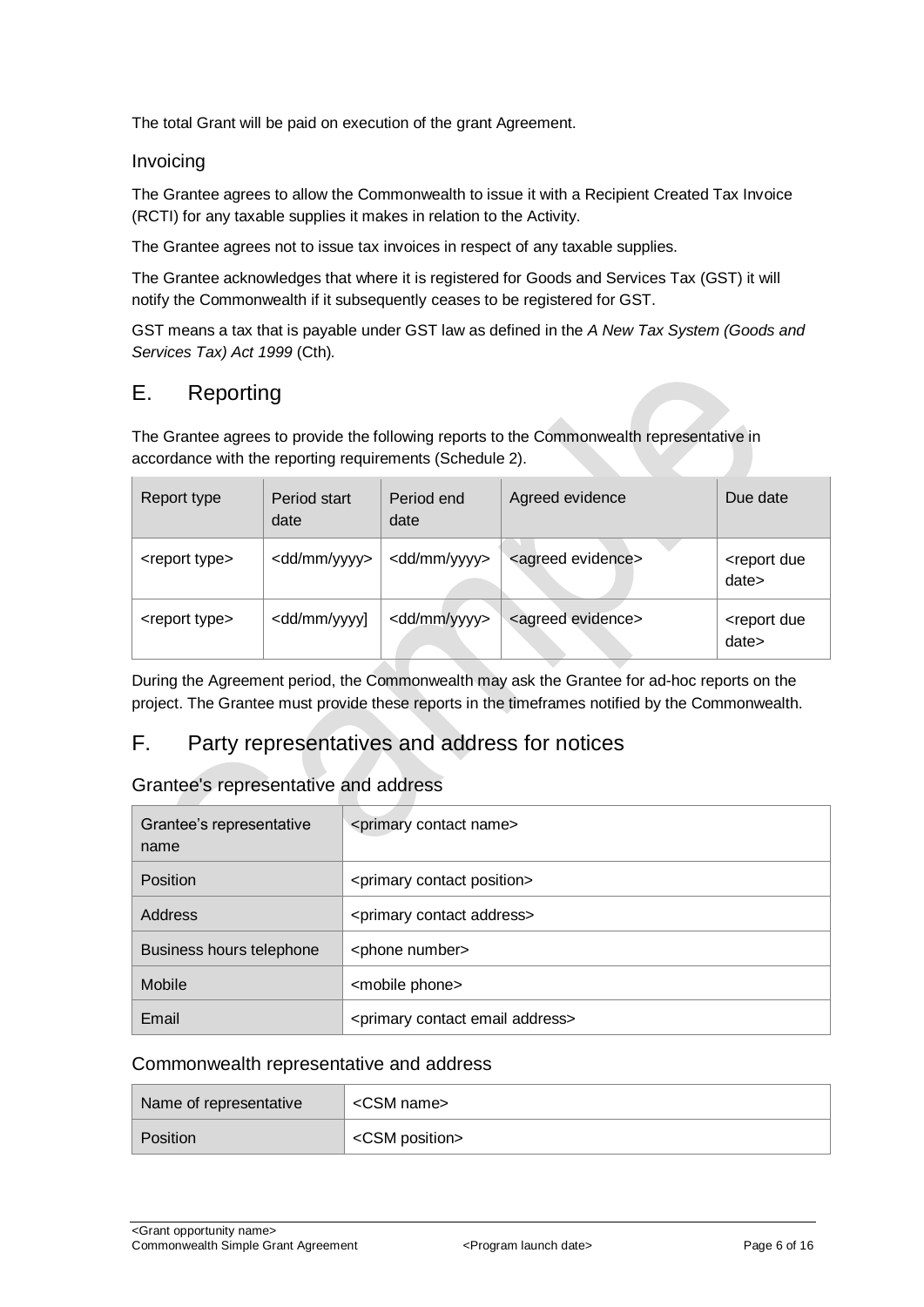| Postal address           | GPO Box 2013                            |  |
|--------------------------|-----------------------------------------|--|
|                          | CANBERRA ACT 2601                       |  |
| Physical address         | <csm address="" physical=""></csm>      |  |
|                          | If blank                                |  |
|                          | 10 Binara Street                        |  |
|                          | CANBERRA ACT 2600                       |  |
| Business hours telephone | <csm phone=""></csm>                    |  |
| Email                    | <program address="" email=""></program> |  |

The Parties' representatives will be responsible for liaison and the day-to-day management of the Grant, as well as accepting and issuing any written notices in relation to the Grant.

### <span id="page-6-0"></span>G. Supplementary Terms

### G1 Other Contributions

G1.1 Other Contributions means financial or in-kind contributions other than the Grant as set out below:

| Contributor                                                                       | Nature of Contribution                                                                                                         | Amount (GST<br>exclusive)                                                                                                                     | Timing                                                                                          |
|-----------------------------------------------------------------------------------|--------------------------------------------------------------------------------------------------------------------------------|-----------------------------------------------------------------------------------------------------------------------------------------------|-------------------------------------------------------------------------------------------------|
| Grantee                                                                           | < insert description of contribution,<br>e.g., cash, access to equipment,<br>secondment of personnel etc>                      | \$ <insert amount=""></insert>                                                                                                                | <project date="" end=""></project>                                                              |
| <name of="" third<br="">party providing<br/>the Other<br/>Contribution&gt;</name> | <insert contribution,<br="" description="" of="">e.g., cash, access to equipment,<br/>secondment of personnel etc&gt;</insert> | \$ <insert amount<="" td=""><td><insert date="" or<br="">Milestone to which<br/>the Other<br/>Contribution relates&gt;</insert></td></insert> | <insert date="" or<br="">Milestone to which<br/>the Other<br/>Contribution relates&gt;</insert> |
| Total                                                                             |                                                                                                                                | \$ <total other<br="">contributions&gt;</total>                                                                                               |                                                                                                 |

- G1.2 The Grantee agrees to provide, or to ensure the provision of, the Other Contributions and to use them to undertake the Activity. If the Other Contributions are not provided in accordance with this clause, then the Commonwealth may:
	- (a) suspend payment of the Grant until the Other Contributions are provided; or
	- (b) terminate this Agreement in accordance with clause 18 of the General Grant Conditions.
- G2 Activity budget
- G2.1 The Grantee agrees to use the Grant and any Other Contributions and undertake the Activity consistent with the following budget.

#### <budget table>

Figures in the above table are GST inclusive amounts less GST credits that can be claimed in relation to the expenditure.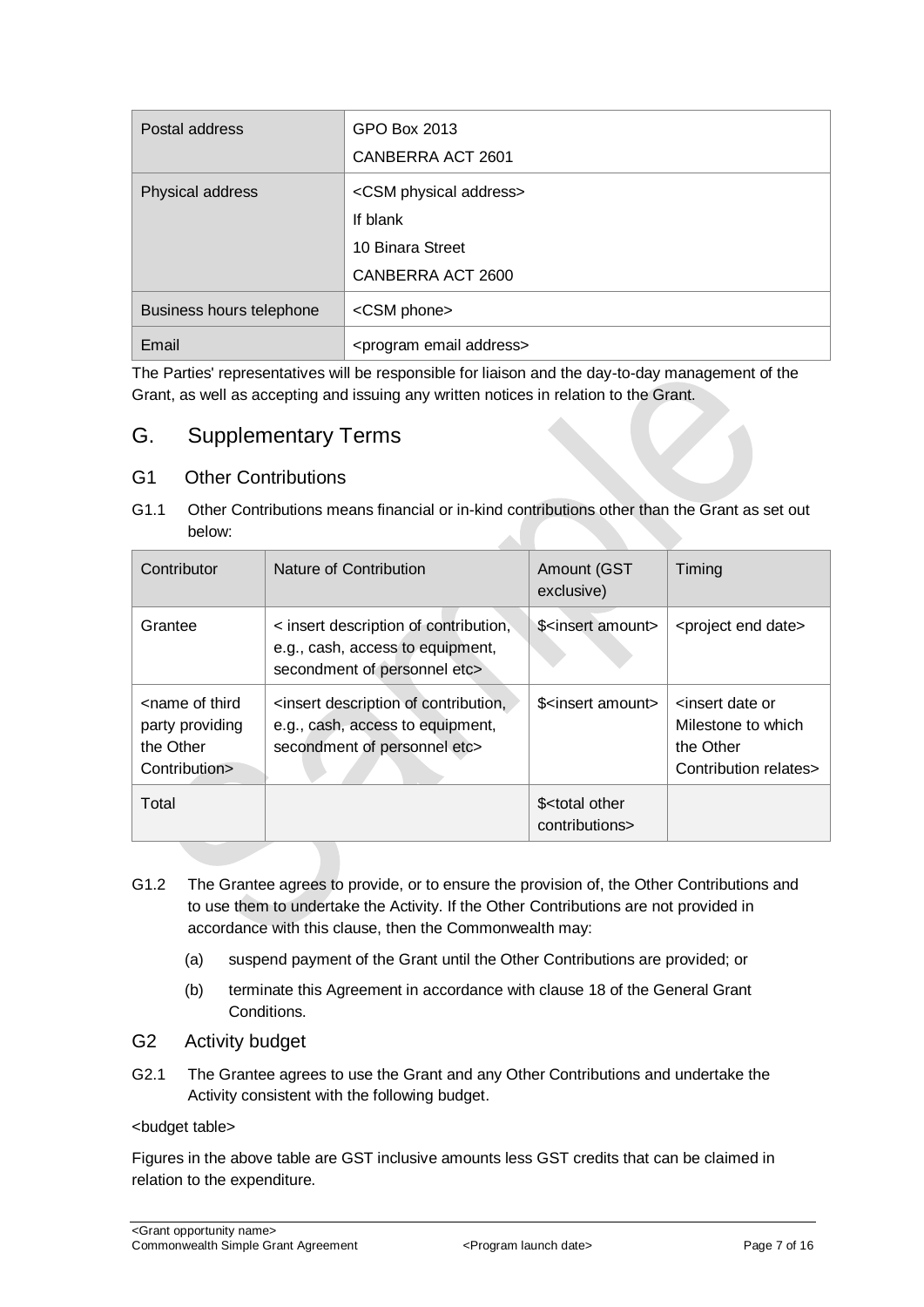- G3 Record keeping
- G3.1 The Grantee agrees to:
	- (a) maintain records that identify the receipt and expenditure of the Grant and any Other Contributions separately within the Grantee's accounts and records so that at all times the Grant is identifiable; and
	- (b) keep financial accounts and records relating to the Activity so as to enable all receipts and payments related to the Activity to be identified and reported; and
- G3.2 The Grantee agrees to maintain the records for five years after the Activity Completion Date and provide copies of the records to the Commonwealth representative upon request.
- G3.3 Term G3 survives the termination, cancellation or expiry of the Agreement.
- G4 Audit and acquittal
- G4.1 The Grantee may be required to provide the Commonwealth with an independent audit report verifying that the Grant was spent in accordance with this Agreement.
- G4.2 Independently audited financial acquittal reports must be audited by:
	- (a) a Registered Company Auditor under the *Corporations Act 2001* (Cth); or
	- (b) a Certified Practising Accountant; or
	- (c) a member of the Institute of Public Accountants; or
	- (d) a member of Chartered Accountants Australia and New Zealand

who is not a principal member, shareholder, officer or employee of the Grantee or a related body corporate.

G5 Activity Material

Not applicable

- G6 Access
- G6.1 The Grantee agrees to give the Commonwealth, or any persons authorised in writing by the Commonwealth, access to premises where the Activity is being performed and to permit those persons to inspect and take copies of any Material relevant to the Activity.
- G6.2 The Auditor-General and any Information Officer under the *Australian Information Commissioner Act 2010* (Cth) (including their delegates) are persons authorised for the purposes of clause G6.1.
- G6.3 Term G6 does not detract from the statutory powers of the Auditor-General or an Information Officer (including their delegates).
- G7 Equipment and Assets

Not applicable

G8 Relevant qualifications or skills

Not applicable

- G8A Child safety
- G8A.1 If the Activity or any part of the Activity involves the Grantee employing or engaging a person (whether as an officer, employee, contractor or volunteer) that is required by State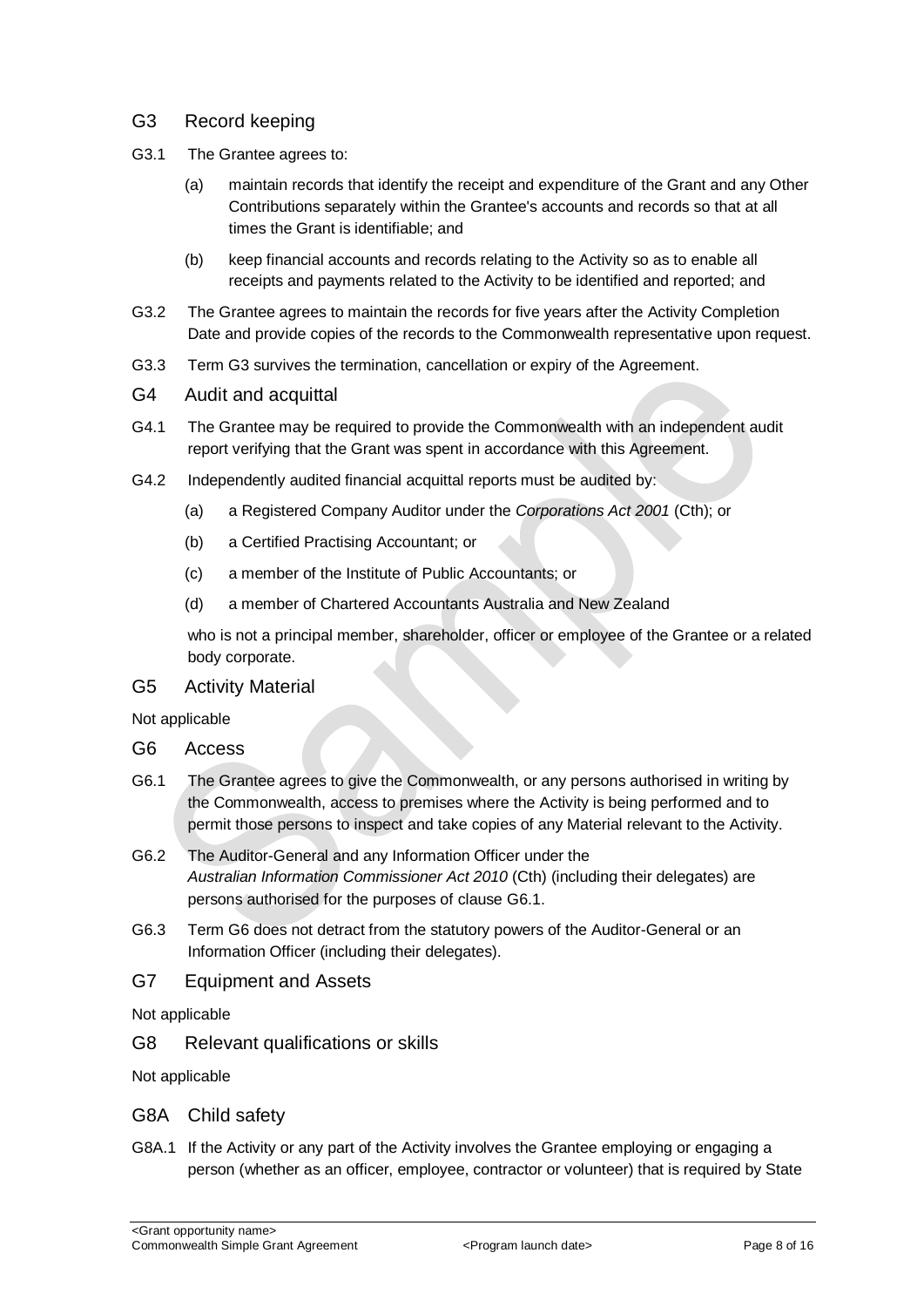or Territory law to have a working with children check to undertake the Activity or any part of the Activity, the Grantee agrees:

- (a) to comply with all State, Territory and Commonwealth law relating to the employment or engagement of people who work or volunteer with children in relation to the Activity, including mandatory reporting and working with children checks however described; and
- (b) if requested, provide the Commonwealth, at the Grantee's cost, with an annual statement of compliance with clause G8A in such form as may be specified by the Commonwealth.
- G9 Activity specific legislation, policies and industry standards

Not applicable

- G9A Fraud
- G9A.1 In this Agreement, Fraud means dishonestly obtaining a benefit, or causing a loss, by deception or other means, and includes alleged, attempted, suspected or detected fraud.
- G9A.2 The Grantee agrees to ensure that its personnel and subcontractors do not engage in any Fraud in relation to the Activity.
- G9A.3 If the Grantee becomes aware of:
	- (a) any Fraud in relation to the Activity; or
	- (b) any other Fraud that has had or may have an effect on the performance of the Activity,

the Grantee agrees to report the matter to the Commonwealth and all appropriate law enforcement and regulatory agencies within 5 business days.

- G9A.4 The Grantee agrees to investigate any Fraud referred to in clause G9A.3 at its own cost and in accordance with the Australian Government Investigations Standards available at [www.ag.gov.au.](http://www.ag.gov.au/)
- G9A.5 The Commonwealth may, at its discretion, investigate any Fraud in relation to the Activity. The Grantee agrees to co-operate and provide all reasonable assistance at its own cost with any such investigation.
- G9A.6 This clause survives the termination or expiry of the Agreement.
- G10 Commonwealth Material, facilities and assistance
- G10.1 In this Agreement, Commonwealth Material means any Material provided by the Commonwealth to the Grantee for the purposes of this Agreement or derived at any time from this Material, including the Material specified in G10.2, but does not include Reporting Material or Activity Material.
- G10.2 The Commonwealth agrees to provide the following Material to the Grantee:
	- (a) Not applicable
- G10.3 Nothing in this Agreement affects the ownership of Commonwealth Material.
- G10.4 The Commonwealth grants the Grantee a licence to use the Commonwealth Material for the sole purpose of performing the Activity in accordance with this Agreement. The Grantee must, if requested, return all copies of the Commonwealth Material at the expiration or earlier termination of this Agreement.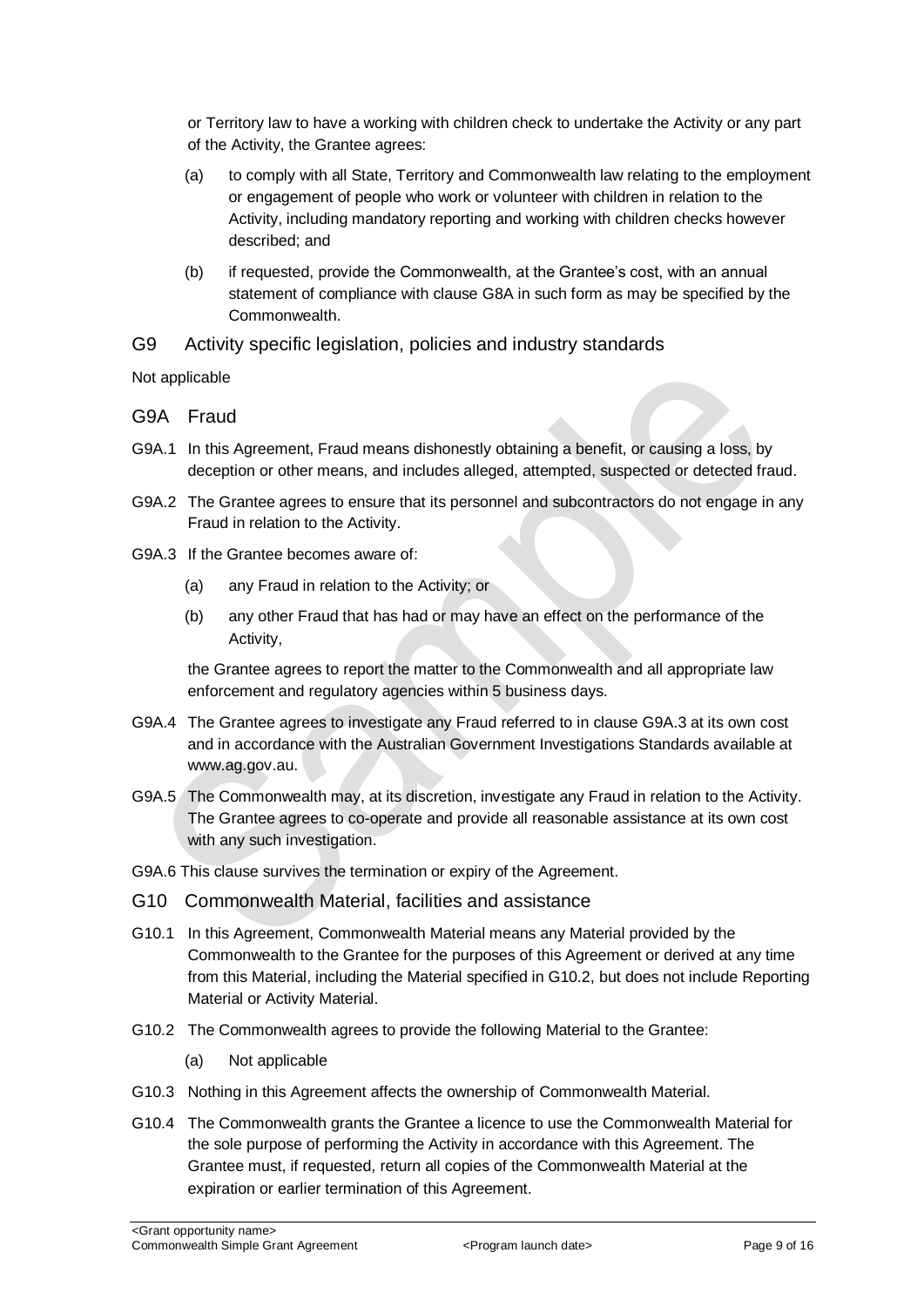- G10.5 The Commonwealth agrees to provide the following facilities and assistance to the Grantee for the purpose of the Activity:
	- (a) Not applicable
- G10.6 The Grantee agrees to comply with any directions or requirements notified by the Commonwealth when accessing the facilities and assistance.
- G11 Jurisdiction
- G11.1 This Agreement is governed by the law of the Australian Capital Territory.
- G12 Grantee trustee of a Trust (if applicable)
- G12.1 In this clause, 'Trust' means the trust specified in the Parties to the Agreement section of this Agreement.
- G12.2 The Grantee warrants that:
	- (a) it is the sole trustee of the Trust
	- (b) it has full and valid power and authority to enter into this Agreement and perform the obligations under it on behalf of the Trust
	- (c) it has entered into this Agreement for the proper administration of the Trust;
	- (d) all necessary resolutions, consents, approvals and procedures have been obtained or duly satisfied to enter into this Agreement and perform the obligations under it; and
	- (e) it has the right to be indemnified out of the assets of the Trust for all liabilities incurred by it under this Agreement.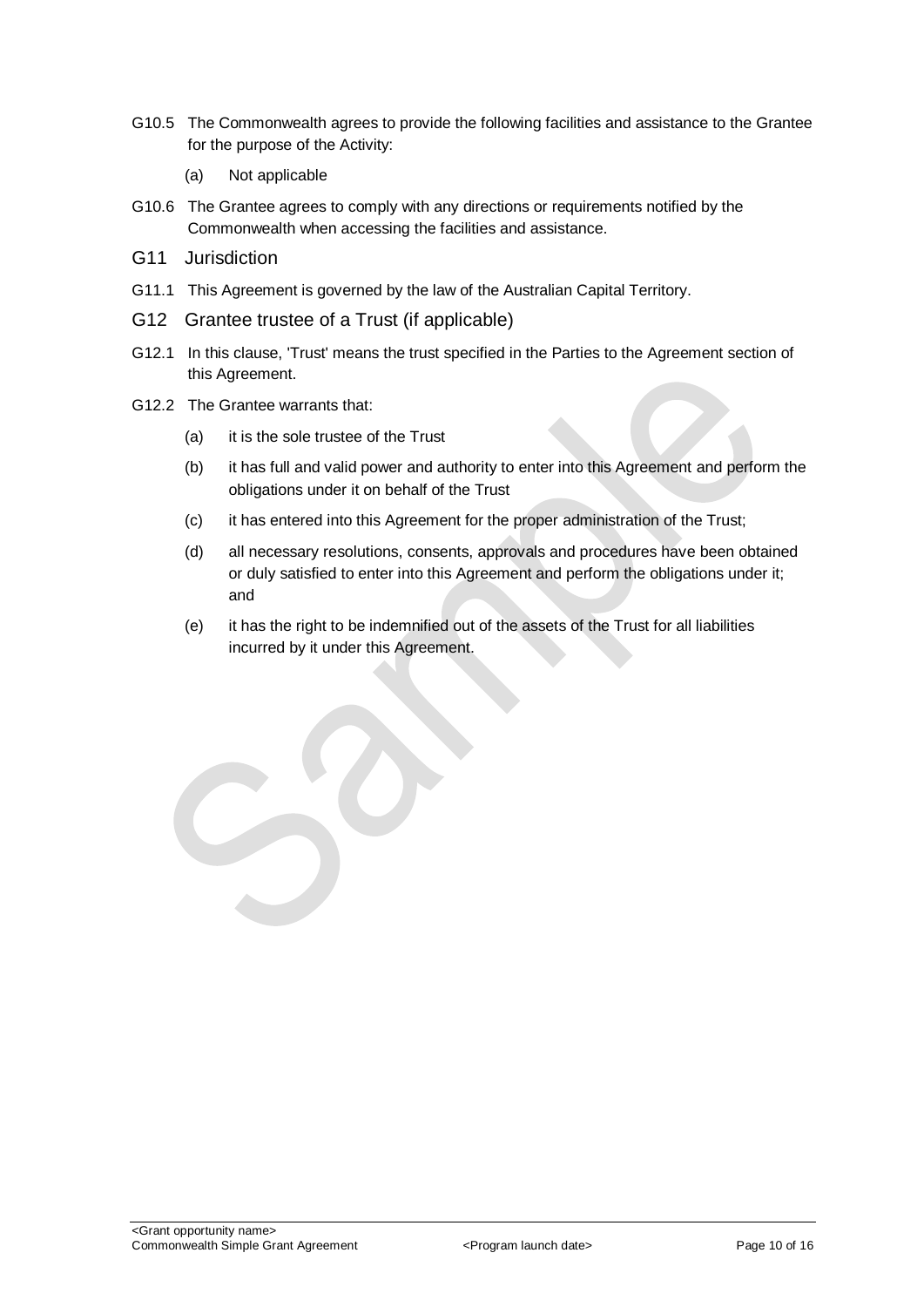## <span id="page-10-0"></span>**Signatures**

#### **Executed as an agreement:**

### <span id="page-10-1"></span>**Commonwealth**

Signed for and on behalf of the Commonwealth of Australia as represented by the Department of Industry, Science, Energy and Resources.

| Name     | <name></name>         |
|----------|-----------------------|
| Position | <position></position> |
| Date     | $<$ date $>$          |

### <span id="page-10-2"></span>**Grantee**

| Full legal name of the Grantee    | <name grantee="" of="" the=""><br/>ABN <abn grantee="" of="" the=""></abn></name> |
|-----------------------------------|-----------------------------------------------------------------------------------|
| Name of Authorised Representative | <name authorised="" of="" representative=""></name>                               |
| Date                              | <date acceptance="" of=""></date>                                                 |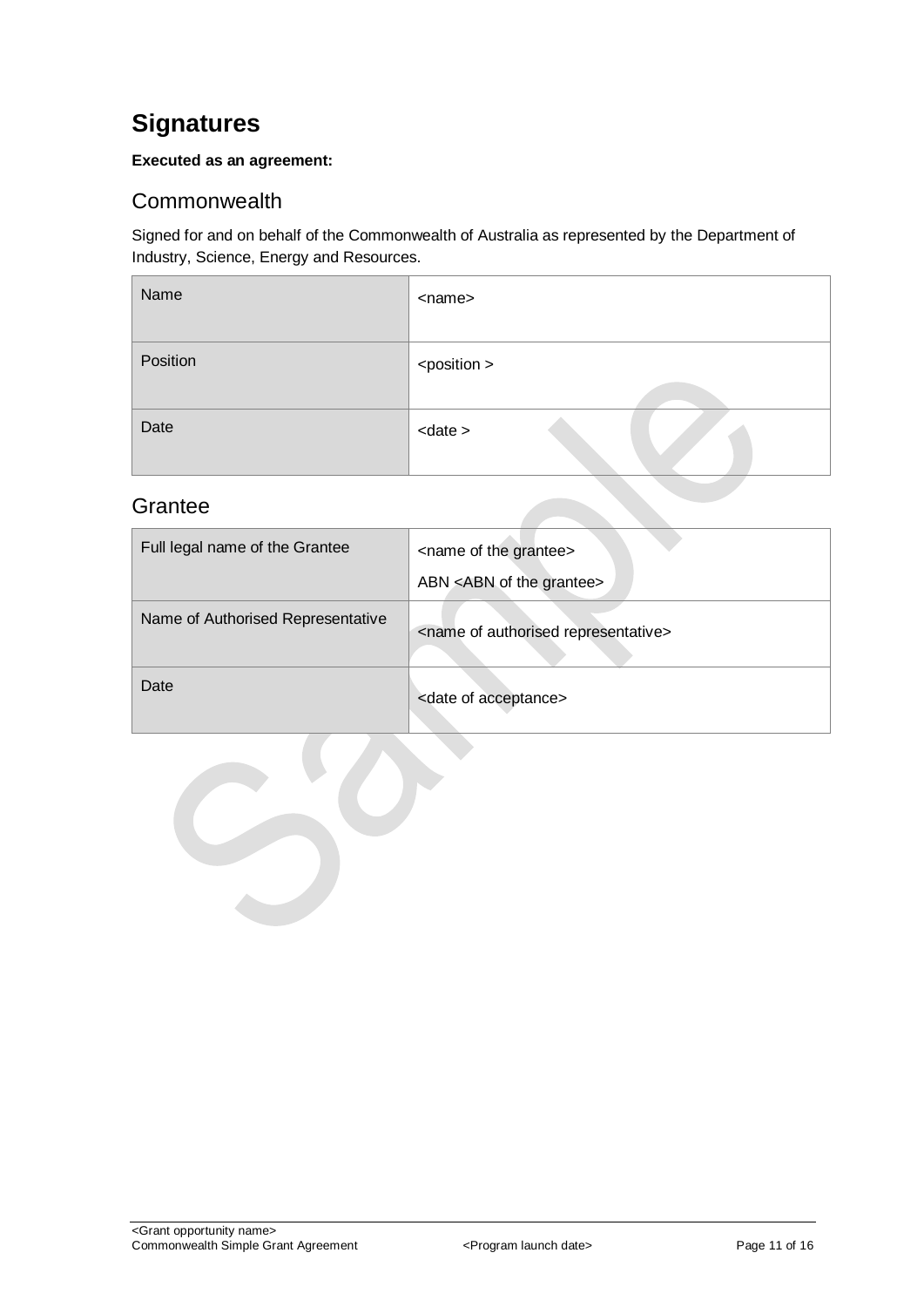## <span id="page-11-0"></span>**Schedule 1 Commonwealth General Grant Conditions**

#### **1. Undertaking the Activity**

The Grantee agrees to undertake the Activity in accordance with this Agreement.

#### **2. Acknowledgements**

The Grantee agrees to acknowledge the Commonwealth's support in Material published in connection with this Agreement and agrees to use any form of acknowledgment the Commonwealth reasonably specifies.

#### **3. Notices**

3.1 Each Party agrees to notify the other Party of anything reasonably likely to adversely affect the undertaking of the Activity, management of the Grant or its performance of its other requirements under this Agreement.

3.2 A notice under this Agreement must be in writing, signed by the Party giving notice and addressed to the other Party's representative.

3.3 The Commonwealth may, by notice, advise the Grantee of changes to the Agreement that are minor or of an administrative nature provided that any such changes do not increase the Grantee's obligations under this Agreement. Such changes, while legally binding, are not variations for the purpose of clause 7

#### **4. Relationship between the Parties**

A Party is not by virtue of this Agreement the employee, agent or partner of the other Party and is not authorised to bind or represent the other Party.

#### **5. Subcontracting**

5.1 The Grantee is responsible for the performance of its obligations under this Agreement, including in relation to any tasks undertaken by subcontractors.

5.2 The Grantee agrees to make available to the Commonwealth the details of any of its subcontractors engaged to perform any tasks in relation to this Agreement upon request.

#### **6. Conflict of interest**

The Grantee agrees to notify the Commonwealth promptly of any actual, perceived or potential conflicts of interest which could affect its performance of this Agreement and agrees to take action to resolve the conflict.

#### **7. Variation**

This Agreement may be varied in writing only, signed by both Parties.

#### **8. Payment of the Grant**

8.1 The Commonwealth agrees to pay the Grant to the Grantee in accordance with the Grant Details.

8.2 The Commonwealth may by notice withhold payment of any amount of the Grant where it reasonably believes the Grantee has not complied with this Agreement or is unable to undertake the Activity.

8.3 A notice under clause 8.2 will contain the reasons for any payment being withheld and the steps the Grantee can take to address those reasons.

8.4 The Commonwealth will pay the withheld amount once the Grantee has satisfactorily addressed the reasons contained in a notice under clause 8.2.

#### **9. Spending the Grant**

9.1 The Grantee agrees to spend the Grant for the purpose of undertaking the Activity only.

9.2 The Grantee agrees to provide a statement signed by the Grantee verifying the Grant was spent in accordance with the Agreement.

#### **10. Repayment**

10.1 If any of the Grant has been spent other than in accordance with this Agreement or any amount of the Grant is additional to the requirements of the Activity, the Grantee agrees to repay that amount to the Commonwealth unless agreed otherwise.

10.2 The amount to be repaid under clause 10.1 may be deducted by the Commonwealth from subsequent payments of the Grant or amounts payable under another agreement between the Grantee and the Commonwealth.

#### **11. Record keeping**

The Grantee agrees to maintain records of the expenditure of the Grant.

#### **12. Intellectual Property**

12.1 Subject to clause 12.2, the Grantee owns the Intellectual Property Rights in Activity Material and Reporting Material.

12.2 This Agreement does not affect the ownership of Intellectual Property Rights in Existing Material.

12.3 The Grantee gives the Commonwealth a nonexclusive, irrevocable, royalty-free licence to use, reproduce, publish and adapt Reporting Material for Commonwealth Purposes.

#### **13. Privacy**

When dealing with Personal Information in carrying out the Activity, the Grantee agrees not to do anything which, if done by the Commonwealth, would be a breach of an Australian Privacy Principle.

#### **14. Confidentiality**

The Parties agree not to disclose each other's confidential information without prior written consent unless required or authorised by law or Parliament.

#### **15. Insurance**

The Grantee agrees to maintain adequate insurance for the duration of this Agreement and provide the Commonwealth with proof when requested.

#### **16. Indemnities**

16.1 The Grantee indemnifies the Commonwealth, its officers, employees and contractors against any claim, loss or damage arising in connection with the Activity.

16.2 The Grantee's obligation to indemnify the Commonwealth will reduce proportionally to the extent any act or omission involving fault on the part of the Commonwealth contributed to the claim, loss or damage.

#### **17. Dispute resolution**

17.1 The Parties agree not to initiate legal proceedings in relation to a dispute unless they have tried and failed to resolve the dispute by negotiation.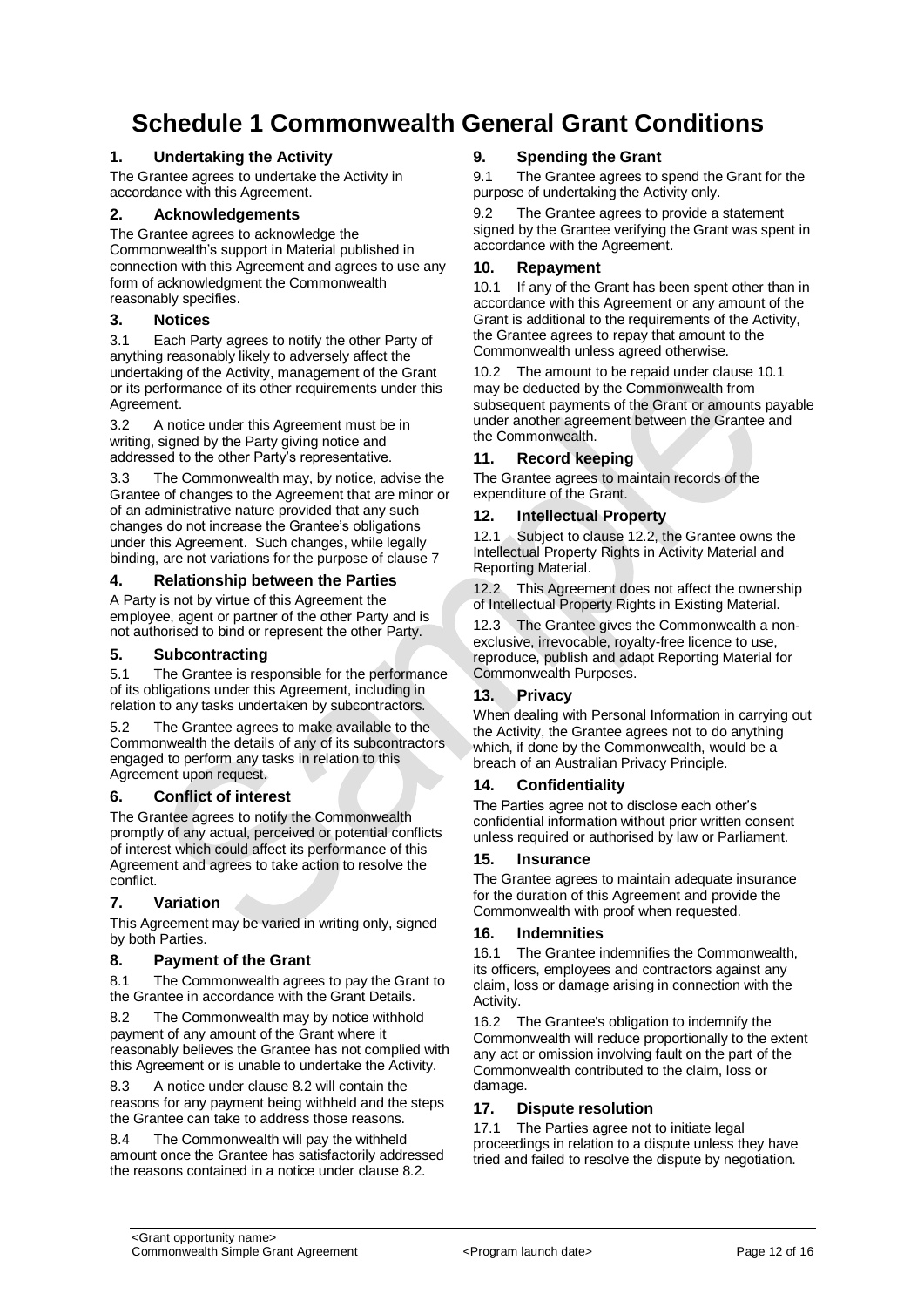17.2 The Parties agree to continue to perform their respective obligations under this Agreement where a dispute exists.

17.3 The procedure for dispute resolution does not apply to action relating to termination or urgent litigation.

#### **18. Termination for default**

The Commonwealth may terminate this Agreement by notice where it reasonably believes the Grantee:

- (a) has breached this Agreement; or
- (b) has provided false or misleading statements in their application for the Grant; or
- (c) has become bankrupt or insolvent, entered into a scheme of arrangement with creditors, or come under any form of external administration.

#### **19. Cancellation for convenience**

19.1 The Commonwealth may cancel this Agreement by notice, due to

- (a) a change in government policy; or
- (b) a Change in the Control of the Grantee, which the Commonwealth believes will negatively affect the Grantee's ability to comply with this Agreement.

19.2 The Grantee agrees on receipt of a notice of cancellation under clause 19.1 to:

- (a) stop the performance of the Grantee's obligations as specified in the notice; and
- (b) take all available steps to minimise loss resulting from that cancellation.

19.3 In the event of cancellation under clause 19.1, the Commonwealth will be liable only to:

- (a) pay any part of the Grant due and owing to the Grantee under this Agreement at the date of the notice; and
- (b) reimburse any reasonable expenses the Grantee unavoidably incurs that relate directly to the cancellation and are not covered by 19.3(a).

19.4 The Commonwealth's liability to pay any amount under this clause is subject to:

- (a) the Grantee's compliance with this Agreement: and
- (b) the total amount of the Grant.

19.5 The Grantee will not be entitled to

compensation for loss of prospective profits or benefits that would have been conferred on the Grantee.

#### **20. Survival**

Clauses 10, 12, 13, 14, 16, 20 and 21 survive termination, cancellation or expiry of this Agreement.

#### **21. Definitions**

In this Agreement, unless the contrary appears:

 **Activity** means the activities described in the Grant Details.

 **Activity Completion Date** means the date or event specified in the Grant Details.

 **Activity Material** means any Material, other than Reporting Material, created or developed by the Grantee as a result of the Activity and includes any

Existing Material that is incorporated in or supplied with the Activity Material.

 **Agreement** means the Grant Details, Supplementary Terms (if any), the Commonwealth General Grant Conditions and any other document referenced or incorporated in the Grant Details.

 **Agreement End Date** means the date or event specified in the Grant Details.

 **Asset** means any item of property purchased wholly, or in part, with the use of the Grant, excluding Activity Material and Intellectual Property Rights.

 **Australian Privacy Principle** has the same meaning as in the *Privacy Act 1988.*

 **Change in the Control** means any change in any person(s) who directly exercise effective control over the Grantee.

 **Commonwealth** means the Commonwealth of Australia as represented by the Commonwealth entity specified in the Agreement and includes, where relevant, its officers, employees, contractors and agents.

#### **Commonwealth General Grant Conditions** means this document.

 **Commonwealth Purposes** does not include commercialisation or the provision of the Material to a third party for its commercial use.

 **Existing Material** means Material developed independently of this Agreement that is incorporated in or supplied as part of Reporting Material or Activity **Material** 

 **Grant** means the money, or any part of it, payable by the Commonwealth to the Grantee as specified in the Grant Details and includes any interest earned by the Grantee on that money once the Grant has been paid to the Grantee.

 **Grantee** means the legal entity specified in the Agreement and includes, where relevant, its officers, employees, contractors and agents.

 **Grant Details** means the document titled Grant Details that forms part of this Agreement.

 **Intellectual Property Rights** means all copyright, patents, registered and unregistered trademarks (including service marks), registered designs, and other rights resulting from intellectual activity (other than moral rights under the *Copyright Act 1968*).

 **Material** includes documents, equipment, software (including source code and object code versions), goods, information and data stored by any means including all copies and extracts of them.

**Party** means the Grantee or the Commonwealth.

 **Personal Information** has the same meaning as in the *Privacy Act 1988.*

 **Reporting Material** means all Material which the Grantee is required to provide to the Commonwealth for reporting purposes as specified in the Grant Details and includes any Existing Material that is incorporated in or supplied with the Reporting Material.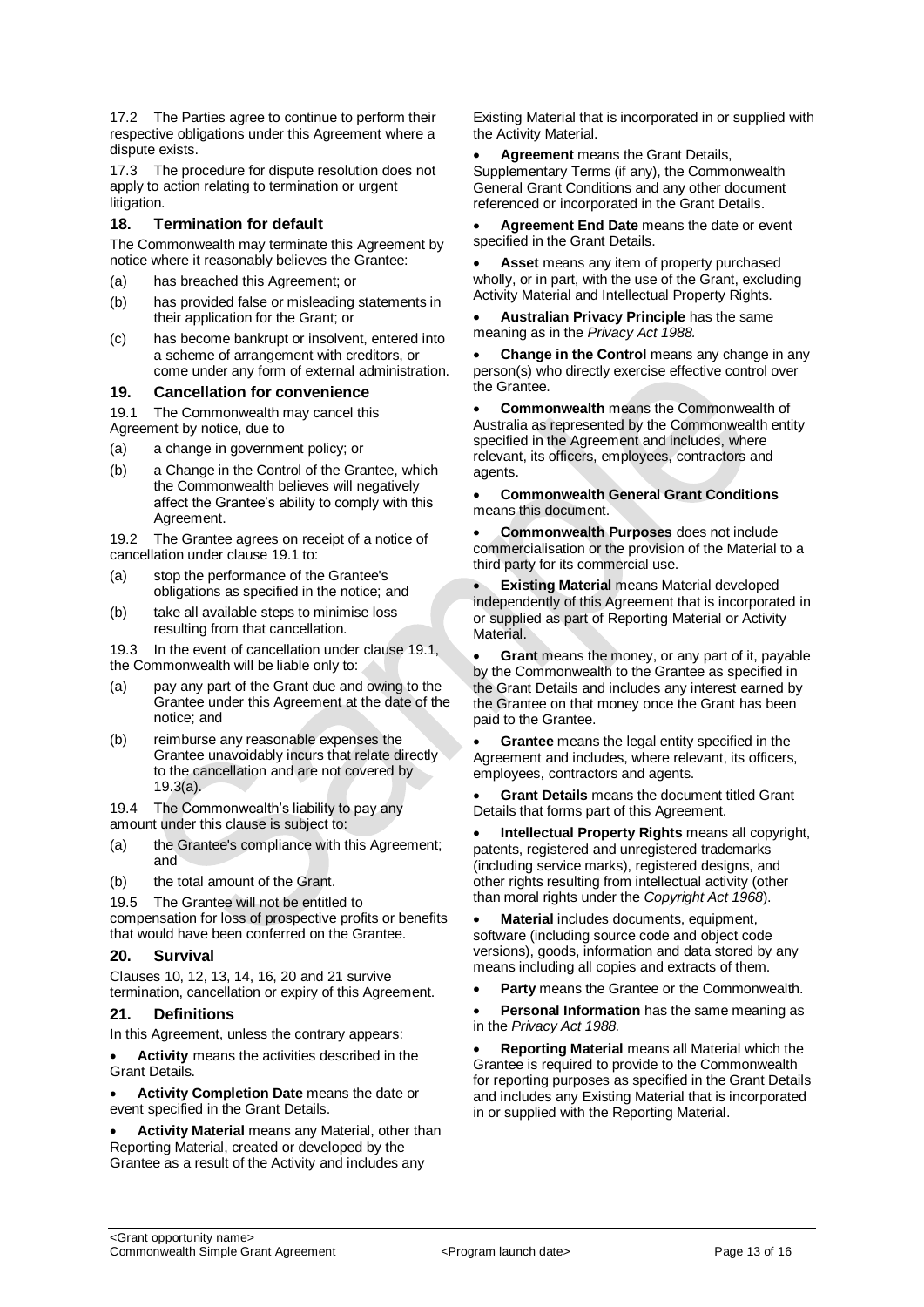## <span id="page-13-0"></span>**Schedule 2 Reporting requirements**

## **Appendix 1**

### <grant opportunity name> end of project report requirements

You will need to provide the following information in your end of project report. The Commonwealth reserves the right to amend or adjust the requirements.

You must complete and submit your report on the [portal.](https://portal.business.gov.au/) You can enter the required information in stages and submit when it is complete.

### Project achievements

a. Complete the following table, updating for all milestones shown in the Activity Schedule of your grant agreement.

| Milestone | Agreed end<br>date | Actual/<br>anticipated<br>end date | Current %<br>complete | Progress comments -<br>work undertaken and<br>impact of any delay |
|-----------|--------------------|------------------------------------|-----------------------|-------------------------------------------------------------------|
|           |                    |                                    |                       |                                                                   |
|           |                    |                                    |                       |                                                                   |
|           |                    |                                    |                       |                                                                   |
|           |                    |                                    |                       |                                                                   |

b. Where applicable, describe any project activities completed during the reporting period that are not captured in the table above.

### Project outcomes

- a. Outline the project outcomes achieved by the project end date.
- b. Do the achieved project outcomes align with those specified in the grant agreement?

If no, explain why.

c. Are there any planned events relating to the project that you are required to notify us about in accordance with your agreement?

If yes, provide details of the event including date, time, purpose of the event and key stakeholders expected to attend.

### Project benefits

- a. What benefits has the project achieved?
- b. What ongoing impact (positive or negative) will the project have?
- c. Did the project result in any unexpected benefits?

If yes, explain why.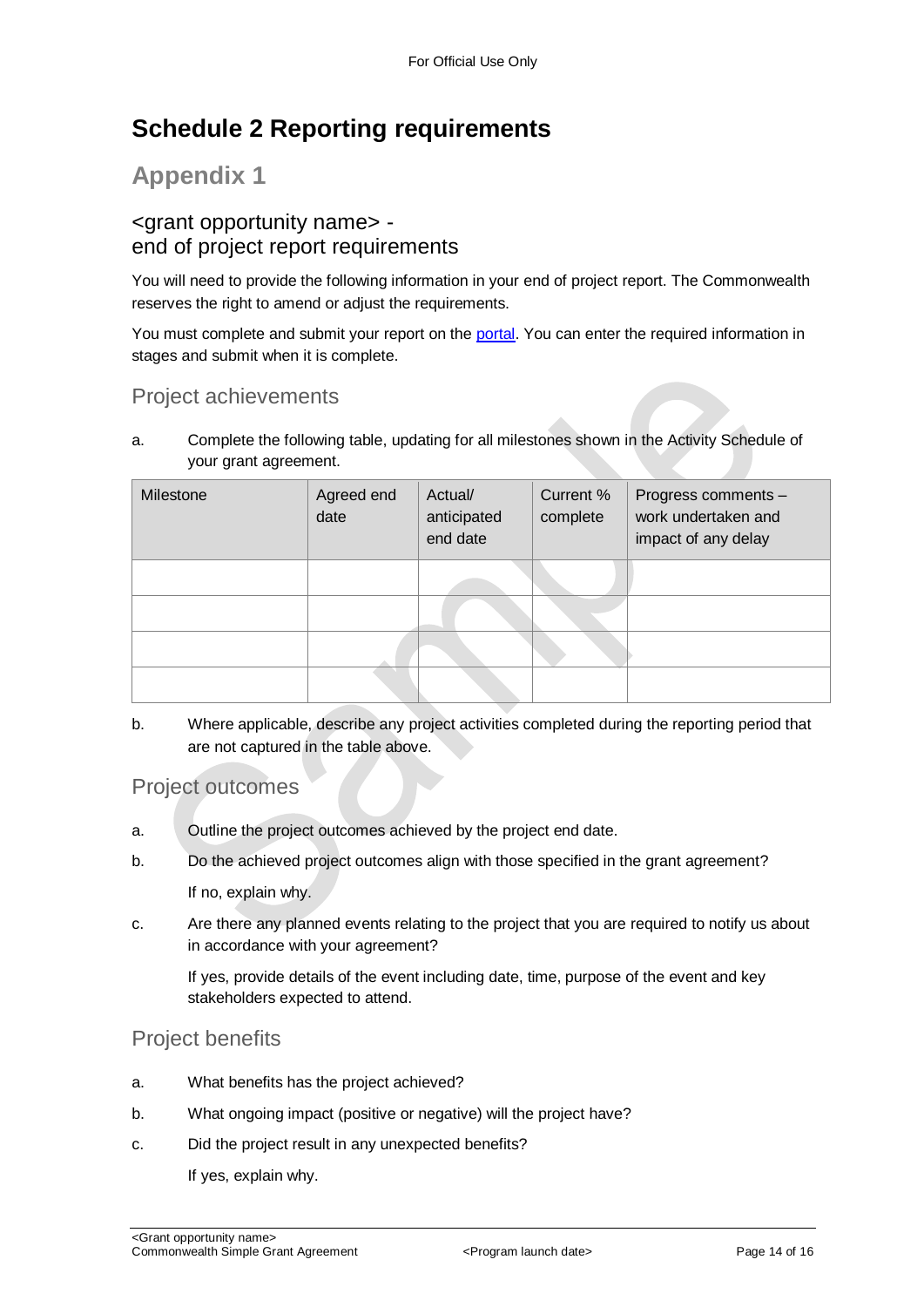- d. Did the project result in any unexpected negative impacts?
- e. If yes, explain why.Is there any other information you wish to provide about your project? If yes, provide details.

### Total eligible project expenditure

a. Indicate the total eligible project expenditure incurred. Eligible expenditure is divided into the same categories as the budget in your application.

If you are registered for GST, enter the GST exclusive amount. If you are not registered for GST, enter the GST inclusive amount. We may ask you to provide evidence of costs incurred.

Refer to the grant opportunity guidelines or contact us if you have any questions about eligible expenditure.

- b. Provide any comments you may have to clarify any figures.
- c. Was the expenditure incurred in accordance with the activity budget in the grant agreement?

If no, explain the reason for a project underspend or overspend, or any other significant changes to the budget.

### Project funding

a. Provide details of all contributions to your project other than the grant (if applicable). This includes your own contributions as well as any contributions from government (except this grant),project partners or others.

### Updated business indicators

a. Provide the following financial data for your organisation for your latest complete financial year

These fields are mandatory and entering \$0 is acceptable if applicable.

- Financial year completed
- Sales revenue (turnover)
- Export revenue
- R&D expenditure
- Taxable income
- Number of employees including working proprietors and salaried directors (headcount)
- Number of independent contractors (headcount)

### **Attachments**

a. Attach your Feasibility Study Report with this report to demonstrate successful completion of your project.